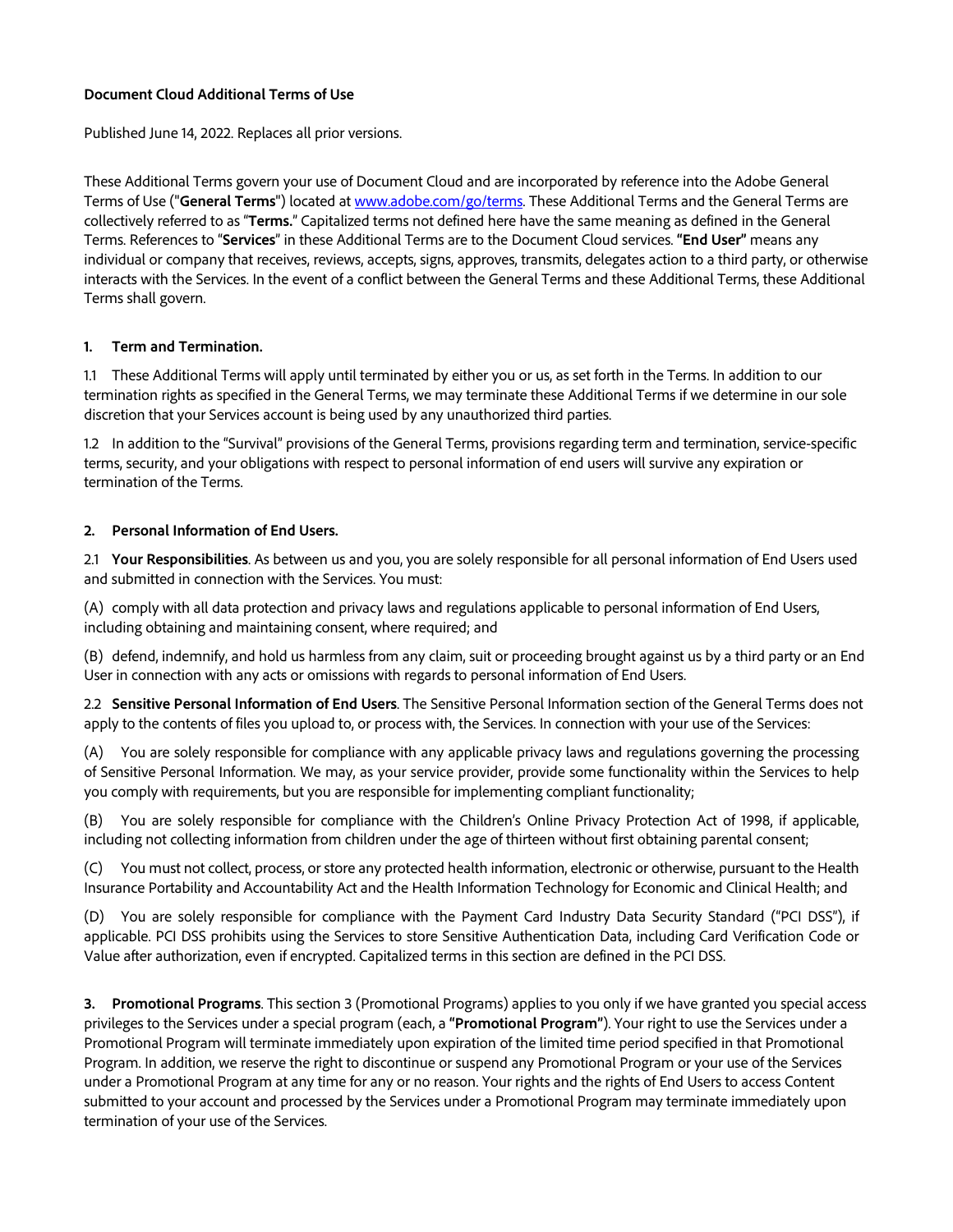**4. Service-Specific Terms.** The terms in this section 4 ("**Service-Specific Terms**") apply only to the specific offerings set forth below. In the event of a conflict between Service-Specific Terms and these Additional Terms, the Service-Specific Terms will govern.

4.1 **Send**. When you send a file using Adobe Send, the file will be automatically uploaded to Adobe's server, and we will notify your End Users when the file is ready for access and/or download. Your recipients can access or download your file by clicking on a link within the email we send to your recipients. We may collect information regarding the receipt and use by a recipient of an Adobe Send file, and we may share that information with you. It is your sole responsibility to notify End Users of the collection and sharing of that information.

4.2 **Adobe Review Service.** When you share a file using Adobe review service, the file will be automatically uploaded to Adobe's server, and your End Users will be notified when the file is ready for access and download. Your End Users can access and download the file by clicking on a link within the email we send to your End Users and entering the review service. We may collect and store Content and other information from End Users in connection with their use of the review service, and we may share that information with you and other End Users. It is your sole responsibility to notify End Users of the collection and sharing of that information.

4.3 **Acrobat Sign**. Certain capabilities within the Services may leverage the separate Adobe Acrobat Sign service offering. These capabilities may be identified as "powered by Adobe Acrobat Sign." When you send files using these capabilities within the Services, your recipients may receive those files through Acrobat Sign. However, although Adobe may use Acrobat Sign to facilitate and provide these capabilities within the Services, your Services entitlement does not include any direct access to, or use of, Acrobat Sign. Acrobat Sign must be purchased separately and is governed by its own terms.

4.4 **Digital Certificates.** The Services may include technology that allows you to apply digital signatures to PDF documents through the use of digital certificates. The Services also apply a certification signature to PDF documents as a proof of their integrity and origin through the use of digital certificates owned by Adobe. You may not access, attempt to access, circumvent, control, disable, tamper with, remove, use, or distribute such certificates or their corresponding encryption keys for any purpose.

# **5. Security.**

5.1 **Your Responsibilities.** You are responsible for configuring and using the security features of the Services to meet your obligations to End Users under applicable privacy, security, and data protection laws and regulations. You are responsible for the security of files that are emailed to End Users from the Services, downloaded from the Services, or which are transferred to a non-Adobe system via an integration feature of the Services. We are not liable for damages arising out of unauthorized access to your account or your Content if you fail to follow secure password composition, management, and protection practices for your account. We will maintain commercially reasonable administrative, physical, and technical safeguards to help protect the security, confidentiality, and integrity of your Content that is under our direct control within the Services.

# 5.2 **Compliance Certifications.** The compliance certifications for the Services can be found at

<https://www.adobe.com/trust/compliance/compliance-list.html> or its successor website. If your Content is required to be processed or stored in accordance with the requirements of specific compliance certifications, standards, or regulations, you may only use the Services to process or store that Content if the required compliance certifications, standards, or regulations are listed at the website above. For the listed compliance certifications, standards, or regulations, the Services can be used in a way that assists you in meeting your legal obligations, including without limitation as it relates to the use of service providers. You are solely responsible for (a) verifying that the Services meet all requirements applicable to your Content and (b) complying with any legal obligations applicable to your Content.

5.3 **Data centers.** The location of data centers where the Services store your Content is in the U.S. If your Content is required by standards, laws, or regulations to be stored or processed in a specific location, you may only use the Services to store your Content if the required location is listed in this section 5.3.

# **6. Miscellaneous.**

6.1 **Regional Service Limitations.** Unless use in a Restricted Country is specifically authorized by Adobe, you are not permitted to use the Services in any Restricted Country. "**Restricted Country**" means mainland China, Russia, and any other country where access or usage is restricted by local laws.